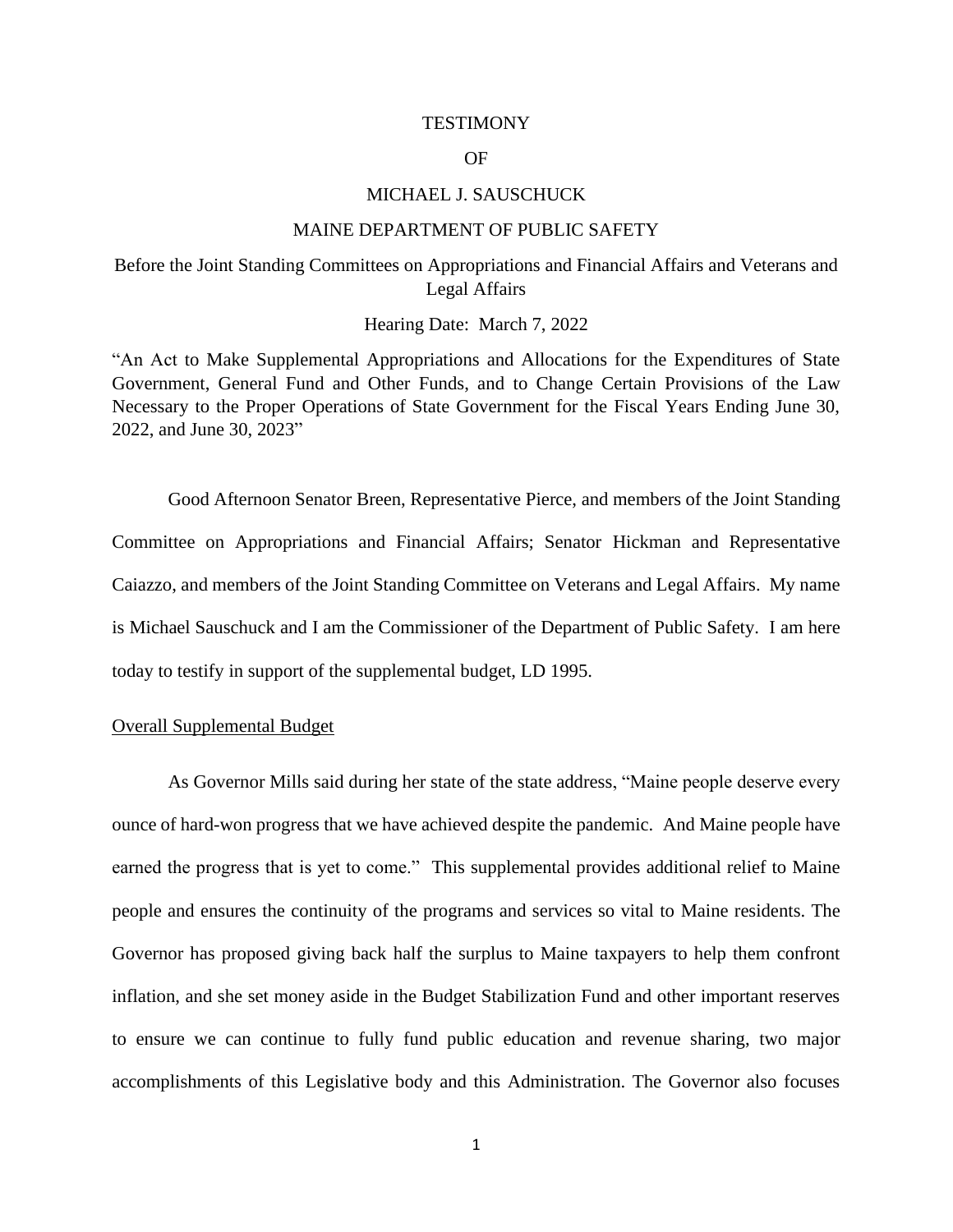sharply on addressing Maine's biggest challenges, including tackling our state's longstanding workforce shortage to improve our economy, providing an affordable, world-class education for Maine people, and bolstering a health care system that has been pushed to the brink because of the pandemic.

The Governor seeks to do this in a fiscally-responsible manner that provides needed assistance and support to Maine people while heeding the warnings of Maine's nonpartisan Revenue Forecasting Committee, which has expressed significant concern about shifting economic conditions, calling the fiscal environment "unprecedented" and "variable" and noting that the accuracy of their forecast becomes less reliable in future years, leading them to urge caution in the use of the revenues. The supplemental builds on the investments of the biennial and Maine Jobs Plan – both enacted within the last seven months.

### Department Overview

The Department of Public Safety was established to serve the people by providing, coordinating, and leading a responsive and comprehensive public safety system to protect their lives, rights, and properties. This broad mission is accomplished with 628 positions spread across 10 bureaus. The Bureaus are Administration, Capitol Police, Consolidated Emergency Communications, Emergency Medical Services, Fire Marshal's Office, Gambling Control, Highway Safety, Maine Criminal Justice Academy, Maine Drug Enforcement Agency, and the Maine State Police. My testimony today will focus on the Gambling Control Unit.

The Gambling Control Unit (the Unit) supports a five-member Board that licenses and regulates companies and employees associated with two casinos, the distribution of casino-related equipment, and advance deposit wagering allowing bets on horse races throughout the country.